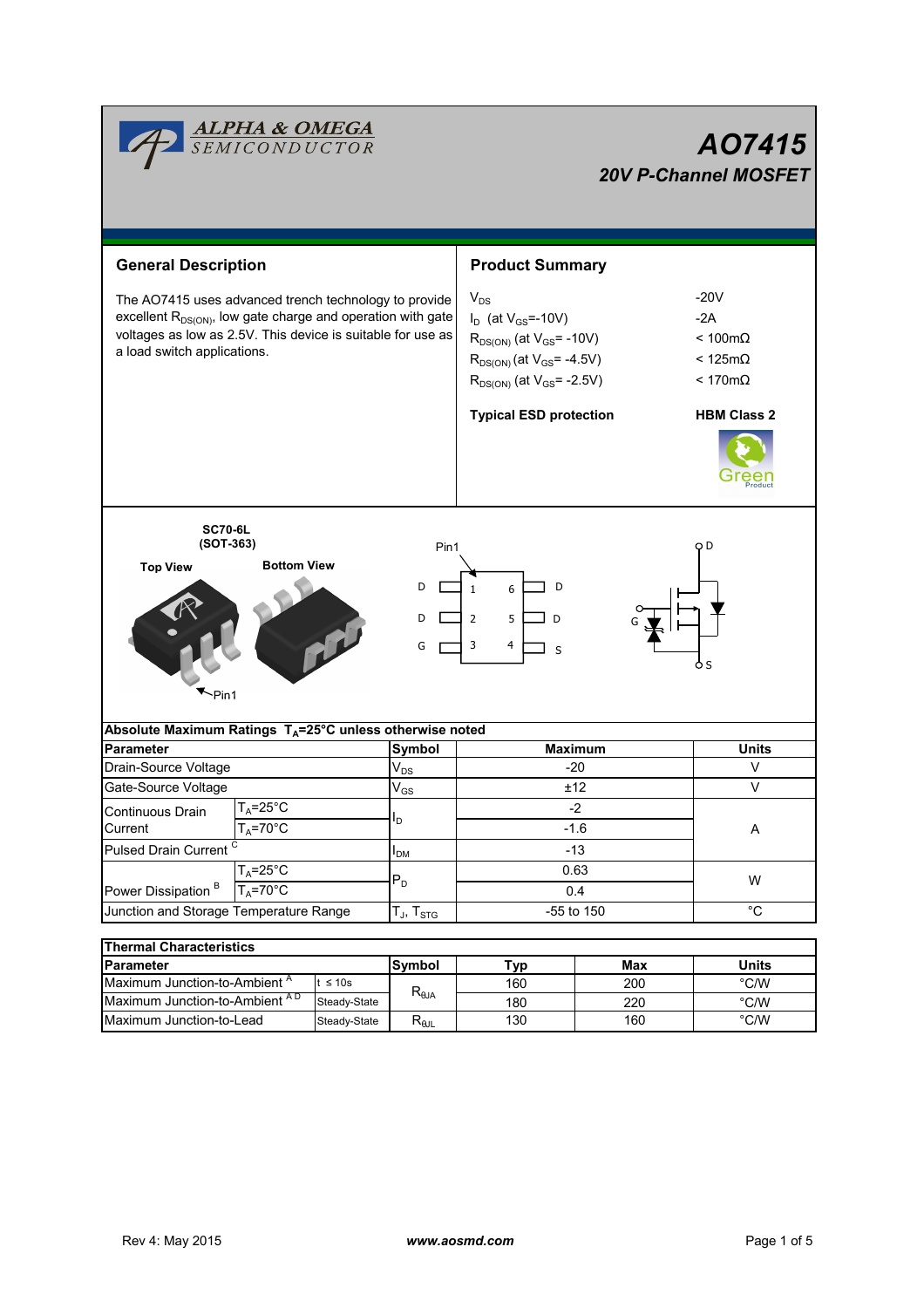## **Electrical Characteristics (TJ=25°C unless otherwise noted)**

| <b>Symbol</b>                    | <b>Parameter</b>                      | <b>Conditions</b>                                            |        | <b>Typ</b> | Max    | <b>Units</b> |  |  |  |
|----------------------------------|---------------------------------------|--------------------------------------------------------------|--------|------------|--------|--------------|--|--|--|
| <b>STATIC PARAMETERS</b>         |                                       |                                                              |        |            |        |              |  |  |  |
| BV <sub>DSS</sub>                | Drain-Source Breakdown Voltage        | $I_D = -250 \mu A$ , $V_{GS} = 0V$                           | $-20$  |            |        | $\vee$       |  |  |  |
| $I_{DSS}$                        | Zero Gate Voltage Drain Current       | $V_{DS}$ =-20V, $V_{GS}$ =0V                                 |        |            | $-1$   |              |  |  |  |
|                                  |                                       | $T_i = 55^{\circ}C$                                          |        |            | $-5$   | μA           |  |  |  |
| $I_{GSS}$                        | Gate-Body leakage current             | $V_{DS}$ =0V, $V_{GS}$ = ±12V                                |        |            | ±10    | μA           |  |  |  |
| $V_{GS(th)}$                     | Gate Threshold Voltage                | $V_{DS} = V_{GS}$ , $I_D = -250 \mu A$                       | $-0.5$ | $-0.85$    | $-1.2$ | $\vee$       |  |  |  |
| $I_{D(ON)}$                      | On state drain current                | $V_{GS}$ =-4.5V, $V_{DS}$ =-5V                               | $-13$  |            |        | A            |  |  |  |
| $R_{DS(ON)}$                     | Static Drain-Source On-Resistance     | $V_{GS}$ =-10V, $I_D$ =-2A                                   |        | 80         | 100    |              |  |  |  |
|                                  |                                       | $T_{\rm J}$ =125°C                                           |        | 115        |        | $m\Omega$    |  |  |  |
|                                  |                                       | $V_{GS} = -4.5V$ , $I_D = -1.3A$                             |        | 98         | 125    | $m\Omega$    |  |  |  |
|                                  |                                       | $V_{GS}$ =-2.5V, $I_D$ =-1.0A                                |        | 130        | 170    | $m\Omega$    |  |  |  |
| $g_{FS}$                         | <b>Forward Transconductance</b>       | $V_{DS}$ =-5V, $I_D$ =-2A                                    |        | 5          |        | S            |  |  |  |
| $V_{SD}$                         | Diode Forward Voltage                 | $IS=-1A, VGS=0V$                                             |        | $-0.76$    | $-1$   | V            |  |  |  |
| $I_{\rm S}$                      | Maximum Body-Diode Continuous Current |                                                              |        | $-1$       | A      |              |  |  |  |
|                                  | <b>DYNAMIC PARAMETERS</b>             |                                                              |        |            |        |              |  |  |  |
| $C_{\text{iss}}$                 | Input Capacitance                     |                                                              | 250    | 325        | 400    | pF           |  |  |  |
| $\overline{C_{\underline{oss}}}$ | Output Capacitance                    | $V_{GS}$ =0V, $V_{DS}$ =-10V, f=1MHz                         | 40     | 63         | 85     | pF           |  |  |  |
| $\mathbf{C}_{\text{rss}}$        | Reverse Transfer Capacitance          |                                                              | 22     | 37         | 52     | рF           |  |  |  |
| $R_{g}$                          | Gate resistance                       | $V_{GS}$ =0V, $V_{DS}$ =0V, f=1MHz                           |        | 11.2       | 17     | Ω            |  |  |  |
|                                  | <b>SWITCHING PARAMETERS</b>           |                                                              |        |            |        |              |  |  |  |
| $\mathsf{Q}_{\mathsf{g}}$        | <b>Total Gate Charge</b>              |                                                              |        | 3.2        | 4.5    | nC           |  |  |  |
| $\mathsf{Q}_{\text{gs}}$         | Gate Source Charge                    | $V_{GS}$ =-4.5V, $V_{DS}$ =-10V, $I_D$ =-2A                  |        | 0.6        |        | пC           |  |  |  |
| $\mathbf{Q}_{\text{gd}}$         | Gate Drain Charge                     |                                                              |        | 0.9        |        | nC           |  |  |  |
| $t_{D(0n)}$                      | Turn-On DelayTime                     |                                                              |        | 11         |        | ns           |  |  |  |
| $\mathsf{t}_{\sf r}$             | Turn-On Rise Time                     | $V_{GS}$ =-10V, $V_{DS}$ =-10V, R <sub>L</sub> =5 $\Omega$ , |        | 5.5        |        | ns           |  |  |  |
| $t_{D(\text{off})}$              | Turn-Off DelayTime                    | $R_{\text{GEN}} = 3\Omega$                                   |        | 22         |        | ns           |  |  |  |
| $\mathsf{t}_{\mathsf{f}}$        | <b>Turn-Off Fall Time</b>             |                                                              |        | 8          |        | ns           |  |  |  |
| $\mathfrak{t}_{\text{rr}}$       | Body Diode Reverse Recovery Time      | $I_F$ =-2A, dl/dt=100A/ $\mu$ s                              |        | 6.1        |        | ns           |  |  |  |
| $Q_{rr}$                         | Body Diode Reverse Recovery Charge    | $I_F$ =-2A, dl/dt=100A/ $\mu$ s                              |        | 1.4        |        | nC           |  |  |  |

A. The value of R<sub>θJA</sub> is measured with the device mounted on 1in<sup>2</sup> FR-4 board with 2oz. Copper, in a still air environment with T<sub>A</sub> =25°C. The value<br>in any given application depends on the user's specific board design.

B. The power dissipation  $\mathsf{P}_{\mathsf{D}}$  is based on T $_{\mathsf{J}( \mathsf{MAX})}$ =150 $^\circ\,$  C, using  $\leqslant$  10s junction-to-ambient thermal resistance.

C. Repetitive rating, pulse width limited by junction temperature  $T_{J(MAX)}$ =150°C. Ratings are based on low frequency and duty cycles to keep  $initialT_1=25^\circ$  C.

D. The  $R_{\theta_{\text{old}}}$  is the sum of the thermal impedance from junction to lead  $R_{\theta_{\text{old}}}$  and lead to ambient.

E. The static characteristics in Figures 1 to 6 are obtained using <300μs pulses, duty cycle 0.5% max.<br>F. These curves are based on the junction-to-ambient thermal impedance which is measured with the device mounted on 1i

Copper, assuming a maximum junction temperature of  $T_{J(MAX)}$ =150°C. The SOA curve provides a single pulse rating.

COMPONENTS IN LIFE SUPPORT DEVICES OR SYSTEMS ARE NOT AUTHORIZED. AOS DOES NOT ASSUME ANY LIABILITY ARISING OUT OF SUCH APPLICATIONS OR USES OF ITS PRODUCTS. AOS RESERVES THE RIGHT TO IMPROVE PRODUCT DESIGN, FUNCTIONS AND RELIABILITY WITHOUT NOTICE.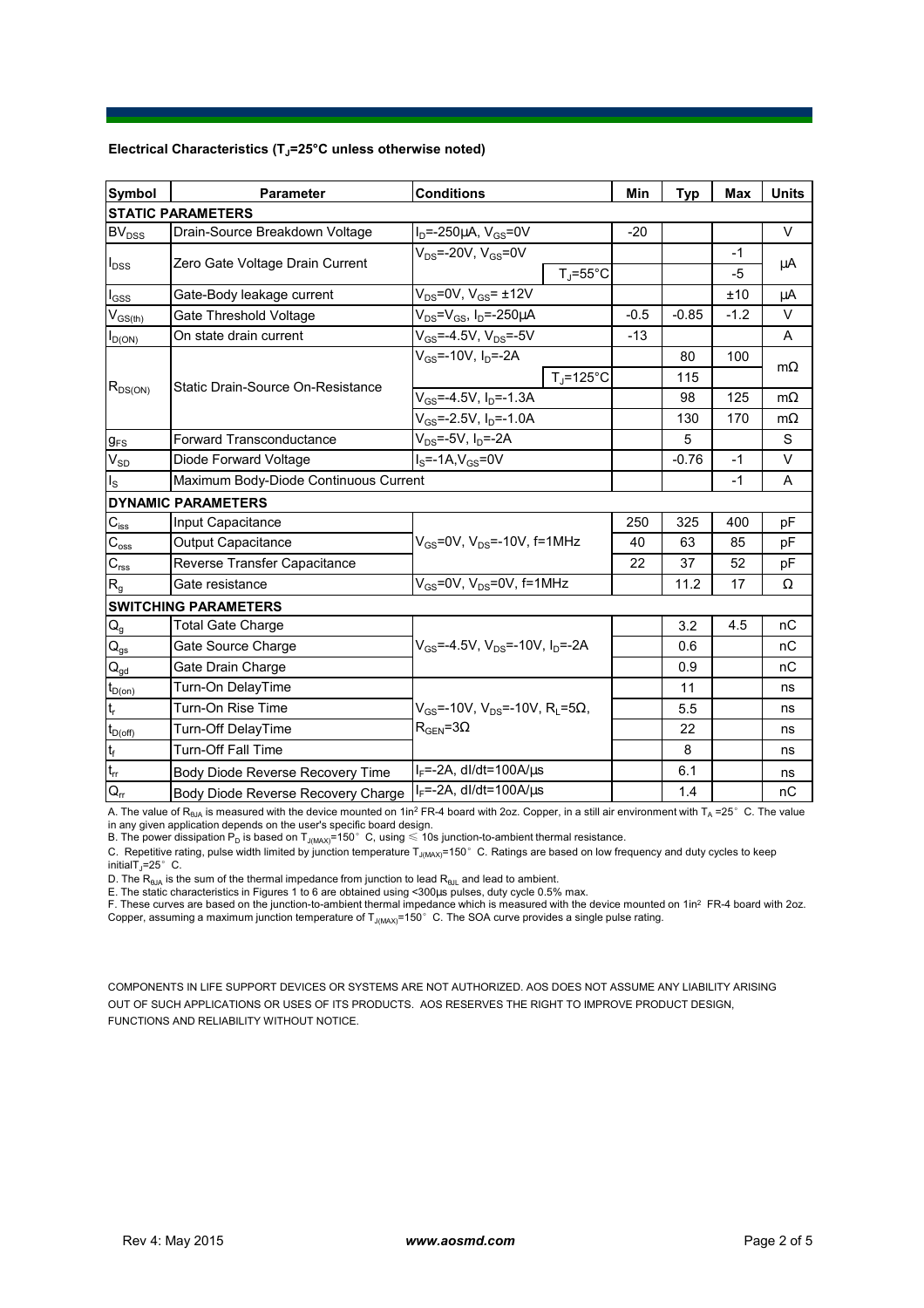## **TYPICAL ELECTRICAL AND THERMAL CHARACTERISTICS**

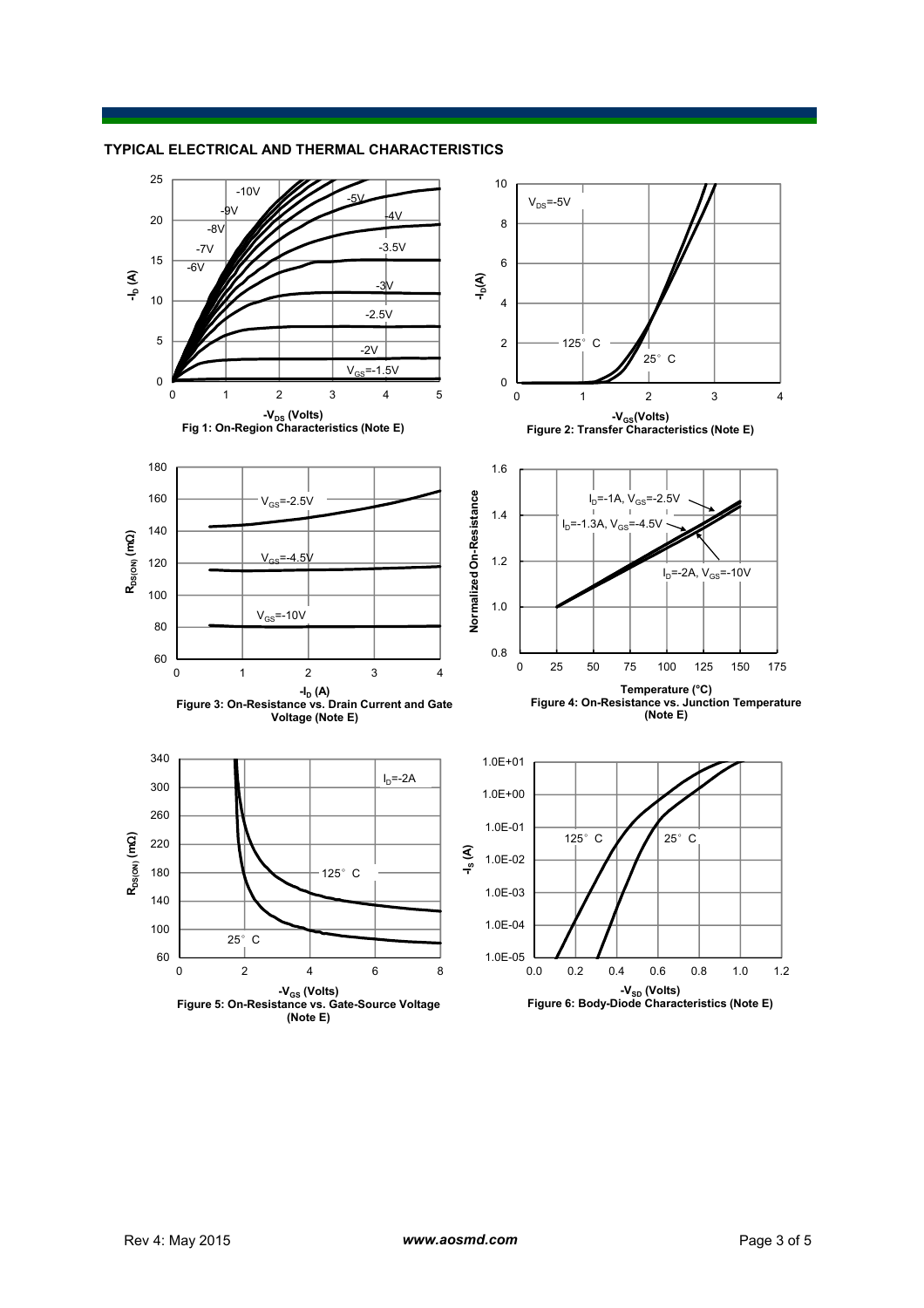## **TYPICAL ELECTRICAL AND THERMAL CHARACTERISTICS**